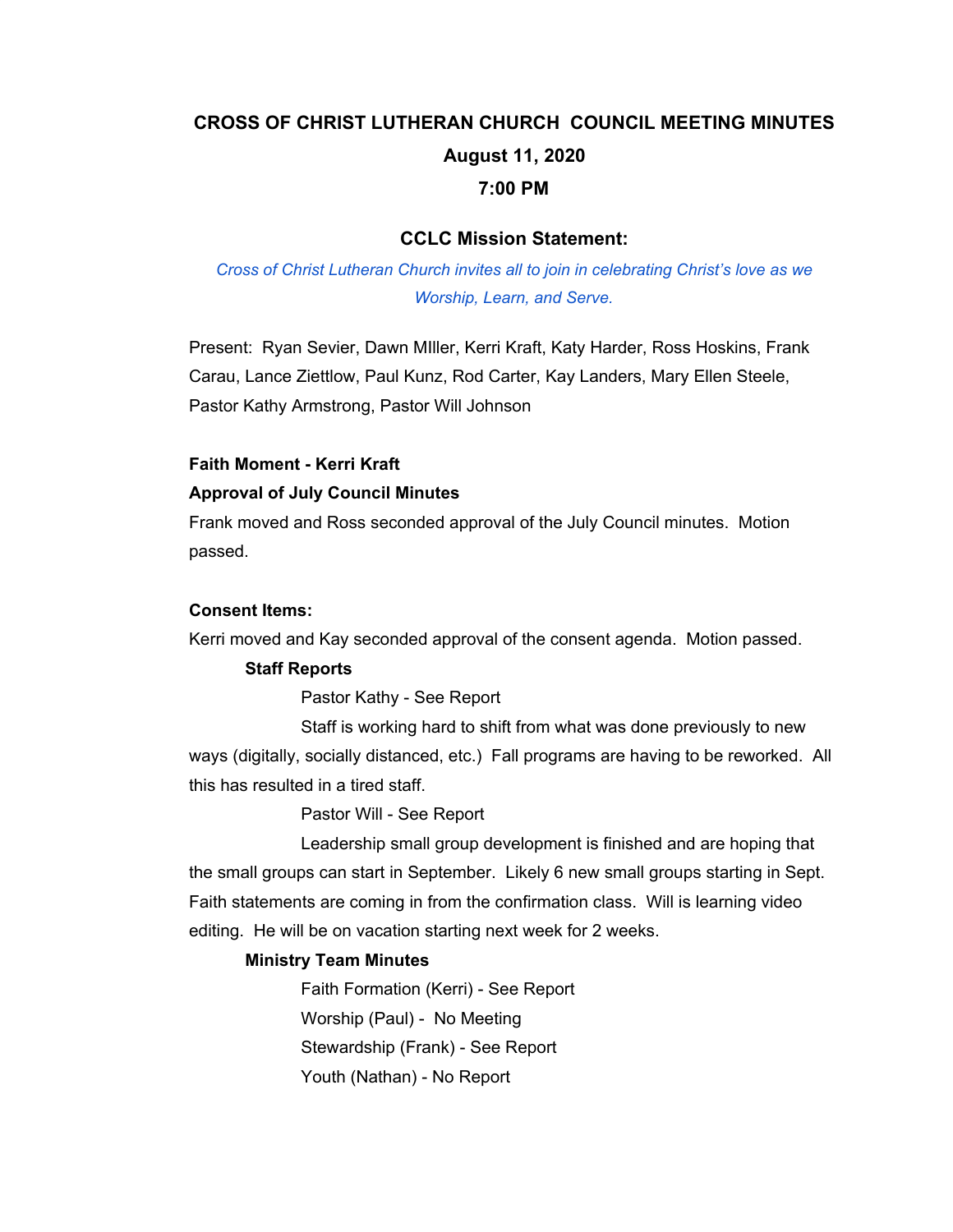Outreach (Ross) - See Report

● Safe Parking Initiative - A month ago it was projected that there would be 250K evictions in 2020. SPI allows people (homeless, evicted, etc.) to park their vehicle in a safe lot without having police intervening or other questions of their presence. Broomfield United Methodist church has been doing this and Pastor WIll is in conversation with them. Likely topic for next month's meeting.

Long Range Planning (Mary Ellen) - No Meeting Evangelism (Kay) - no meeting this month Preschool (Katy) - See Report; meeting next week CCMA (Paul) - See Report

- Reopening Recommendations- Next Month
- CCMA has historically contributed about \$5000 per year to support special musicians. CCMA suggests giving 25% of their profits to the Music Ministry of the Church to formalize this ongoing support. This is NOT in place of the already existing offset from CCMA.

Property (Ryan)- No Report

### **SubTeam Reports**

- Finance Team Meet on September 3
- Safety Task Force On Hold until Building reopens.
- HR Team No Meeting
- Tech Team No meeting
- Gift Policy Team See Report

#### **UNFINISHED BUSINESS**

1. Reopening Recommendations

Bishop Gonia's recommendations:

Rec. 1 - continue on-line worship with any in-person following guidelines;

Maintain these activities as safe, accessible, invitational, meaningful and sustainable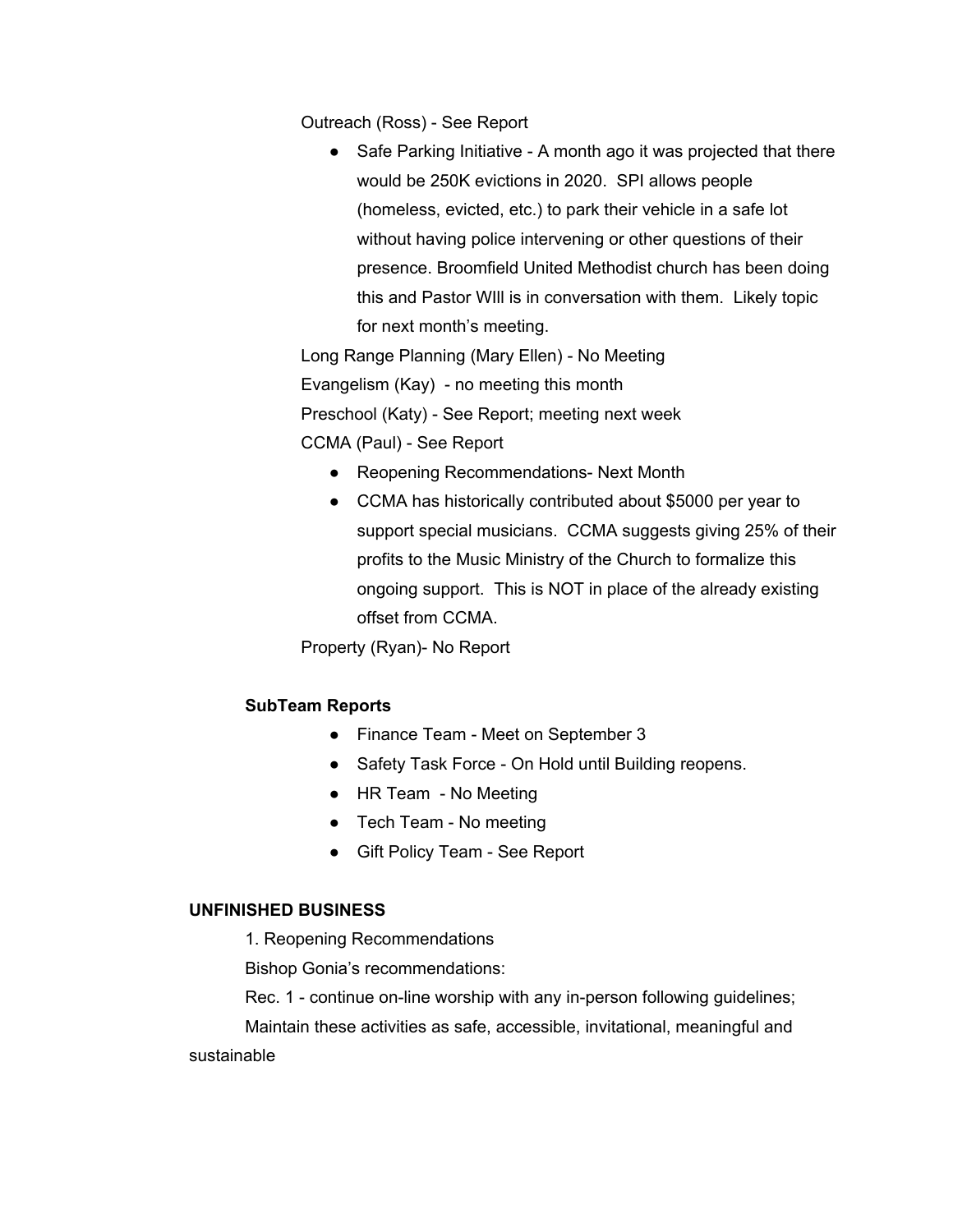Rec. 2 - keep all in-person gatherings low risk

Rec. 3 - Keep combating racism

Rec. 4 -

There will be an outdoor worship on August 30 with a 50 people limit at each of two services. This will require a lot of volunteers. This will include a back-to-school blessing. Pastoral care lawn visits are also planned and small group ministries will be kicking off. Faith Formation will also consider periodic in-person gatherings of small groups. Staff is looking ahead to make our regular church activities/events for fall/winter work in whatever way is necessary (i.e., bible blessings, holiday activities)

2. Other Worship Opportunities - Survey - planned to be distributed this Friday (Aug 14). Exec Committee will meet before the Sept. Council meeting to review survey results for the whole Council.

3. Fall Update - PR to go out in Sept.

# **NEW BUSINESS**

## **Treasurer's Report:**

Frank moved and Dawn seconded accepting the report. Motion passed.

Monthly Mission, Ministry

Pledge and Debt Metrics

July income behind budget about \$16k - not uncommon for summer. Much of this from a decrease in cash/check donations.

YTD \$459,505 total giving \$9000+ ahead of budget; expenses are well behind budget meaning overall the church is doing fine financially.

Financial Statement

Capital Improvement

PPP Loan Forgiveness Update

Youth Account / Mission Trip Financials

Music Ministry Gift Fund

# **Recap of Next Month Action Item List:**

1. CCMA 25% to CCLC budget or Music Gift Fund. To Finance Committee for guidance.

2. Safe parking initiative.